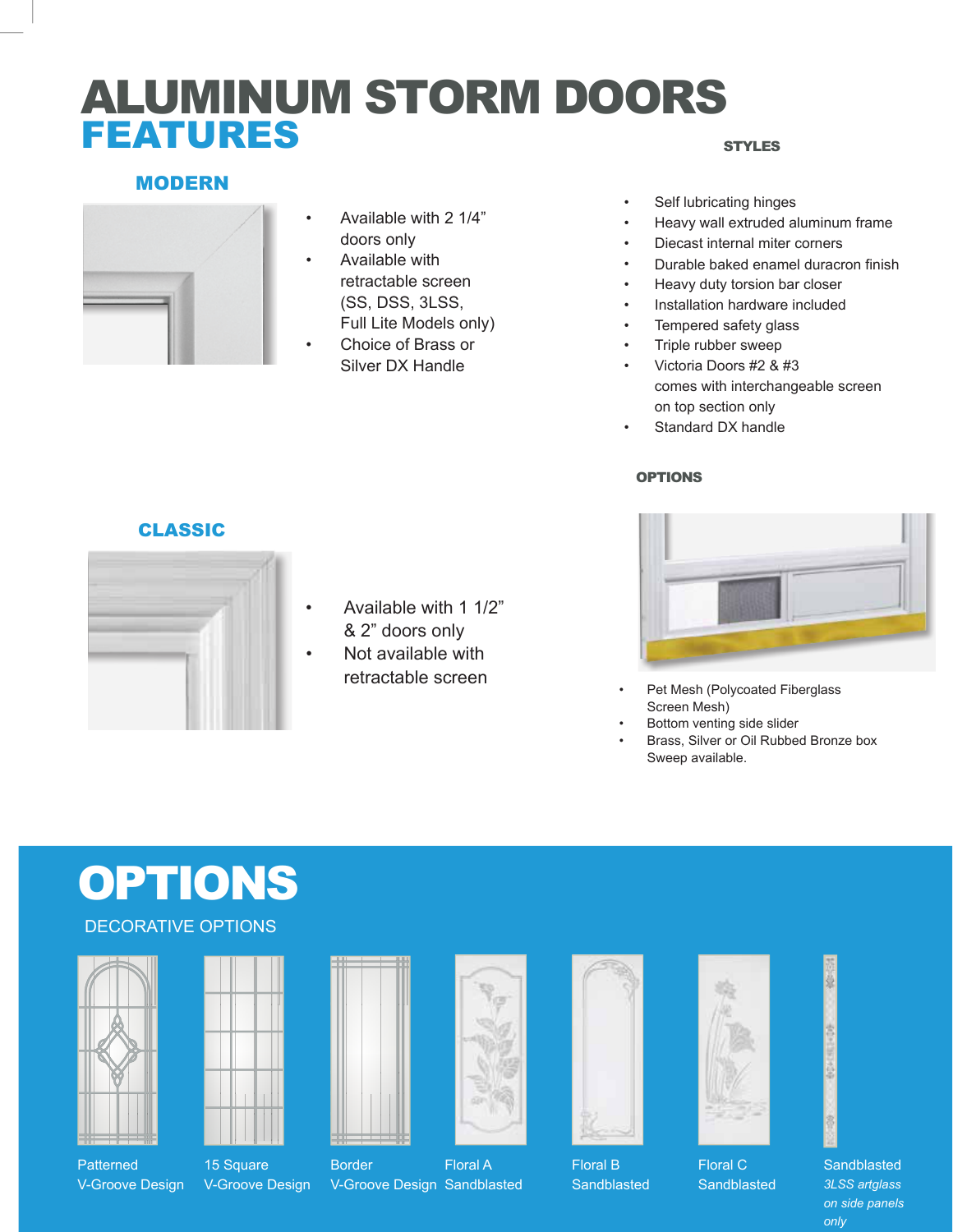

Self Storing Classic & Modern



Deluxe SS Classic & Modern



3-Lite Self Storing Classic & Modern



One Lite Classic & Modern



Full Lite Retractable Modern



Classic & Modern



3/4 Self Storing Classic & Modern

## COLOUR OPTIONS



**Everlast's exclusive colours are as true to life as can be reproduced in print. Actual colours may vary from print.**